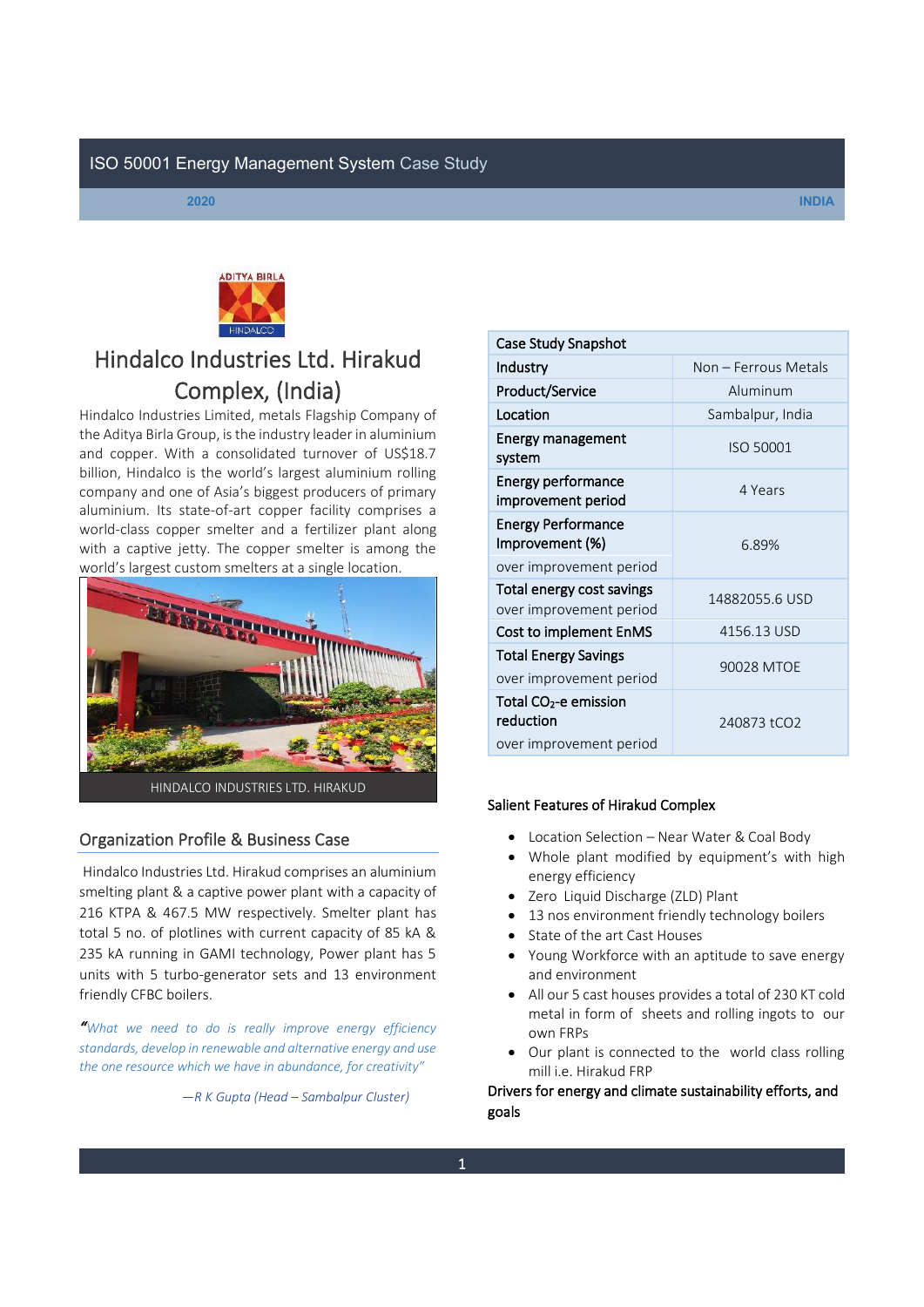At Hindalco, sustainability takes prime position. A Sustainability Board, comprising the top leadership team at Hindalco, under the leadership of the Managing Director oversees the company's sustainability efforts. Hindalco has a well-rounded approach to sustainability  $-$  encompassing a variety of areas like sustainable mining practices, energy conservation, recycling, environment-friendly disposal of industrial wastes, safety practices, socio-economic development of the communities around the plant and empowerment of employees. Hindalco's approach is to set clear policy and institutional framework, systematically monitor the performance, encourage continuous improvements and innovative practices, and deepen the dialogue with all stakeholders.

# *͞Every little bit counts, so rather looking for one big way to save a ton of energy, save in lots of small ways and get yourself up for success͟*

#### - *J P Nayak ( Head - Smelter)*

We adopted the ISO 50001  $-$  Energy Management System model of Continual Improvement since from the inception and committed to sustainable growth. Energy Management System (EnMS) provides a framework for establishing energy management best practice and helps us to improve the energy efficiency. This System enables us to establish, implement, maintain and review the Energy Policy, Objectives, Targets, Energy Performance Indicators (EnPIs) and Management Action Plans relating to Energy Performance.

We are high energy consuming industry, we need approx. 15000 kWh for producing 1 MT aluminum, and we have worked upon various fronts to become a benchmark figure in our category. We have targeted power plant efficiency, rectifier efficiency, electrolysis efficiency, and spent around USD 26326874 in 4 years.

The Company achieved a significant reduction in energy consumption, achieving a new milestone in energy consumption of the lowest 54.8 GJ/Tonne.

#### Business Benefits

ISO 50001 allows Hindalco Industries Ltd. continually to monitor the energy use, and has helped businesses to make substantial reduction in energy cost. In addition, there is market value for conforming to an internationally recognized standard, which enhance the brand and directly supports our Marketing strategy.

#### Energy performance achievement

In FY-2018-19, we achieved a total energy benchmark level of 6.39 GJ/ Tonne of production which is almost 11.65% less than as compared to 2015-16, which resulted in phenomenal 6.63 % reduction in Carbon Foot Print. Highlights of energy performance achievement during the period are as under:

- $\bullet$  Reduction in thermal energy by 16% and electrical energy by 5.63%
- Helps in establishing state of art energy monitoring systems
- Increased energy efficiency awareness among employees at all levels
- Improves the ability of organizations to manage energy risks concerning possible impacts in an efficient and effective way.

### Other benefits

- Reduced water consumption by 5.5%
- Regulatory and industry compliance Waste defect reduction Improved corporate image and credibility among customers, clients and stakeholders.

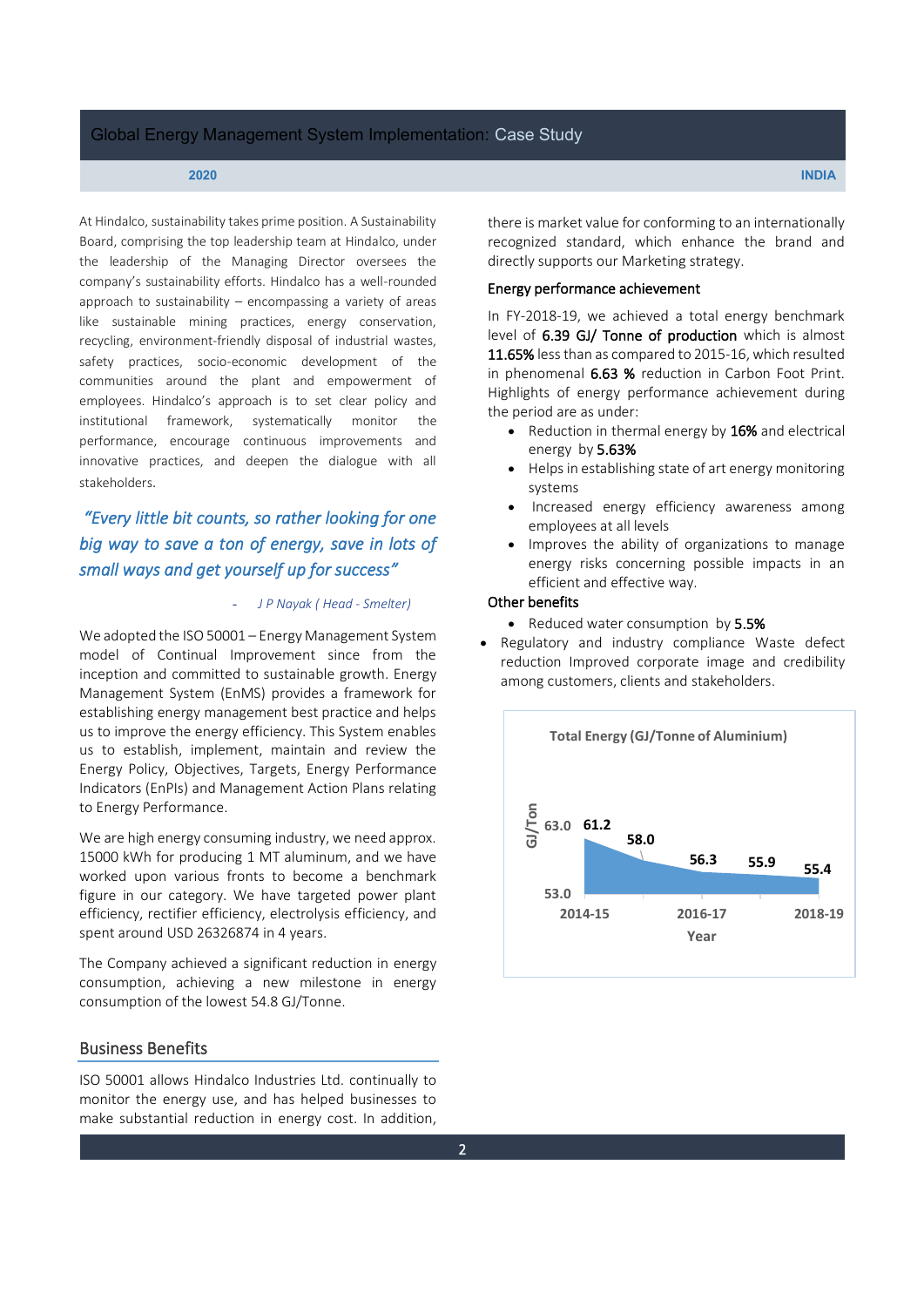



# EnMS implementation cost and cost savings Energy projects implemented details

|              | <b>Projects</b> | savings in | Savings in | Investment |
|--------------|-----------------|------------|------------|------------|
| <b>YEAR</b>  | in (Nos)        | (ToE)      | (USD)      | <b>USD</b> |
| 2014-15      |                 | 1359       | 381915     | 1142937    |
| 2015-16      | 20              | 37528.46   | 5817186    | 5734164    |
| 2016-17      | 13              | 11449      | 2107554    | 18152204   |
| 2017-18      | 17              | 5884       | 1210334    | 2208649    |
| 2018-19      | 22              | 35165.84   | 5748385    | 2964055    |
| <b>Total</b> | 80              | 32834      | 14869418   | 29066273   |

| Operational savings (Without investment) – USD762426    |  |
|---------------------------------------------------------|--|
| Operational savings is 28.47% of total savings achieved |  |

# Plan

### Management Commitment

To demonstrate the top management commitment, an energy policy is formulated in accordance with the ISO 50001 requirement, and communicated throughout the organization. EnMS Team formed comprises of Energy Management Representative, a Certified Energy Manager and EnMS Coordinators from various departments that represent each department in the team.

#### Energy Planning

Based on ISO 50001, Energy review is performed. Our team performs the energy audit on monthly basis and we have an dedicated Energy Management system by which we monitor the energy consumption and the review is being conducted and the monthly action plan is been prepared for which the task force is being formed area wise.

Energy Management System shown in fig.

| HINDALCO<br>Back                     |           | 6.6 KV SYSTEM U#4  |            |       |                |        |                          |
|--------------------------------------|-----------|--------------------|------------|-------|----------------|--------|--------------------------|
| <b>TEDERS</b>                        | VLL (Avg) | <b>CURRENT (A)</b> | <b>KVA</b> | KW    | <b>KVAR</b>    | PF     | FREC                     |
| <b>CEP-1</b><br>8995                 |           |                    |            |       |                | ŌΟ     |                          |
| MAT-<br>800000                       |           |                    |            | EU.   |                |        |                          |
| $MAT-3$<br>nishdri k                 |           |                    |            |       |                |        | 500<br>500<br>500<br>500 |
| <b>ID-9A</b><br>18022000001          |           |                    |            |       |                |        |                          |
| <b>ID-10A</b>                        |           |                    |            |       |                | 10     | 500                      |
| $10 - 112$<br>******                 |           |                    | m          |       |                |        | 50.0                     |
| <b>CHT-1</b><br>magani               | 6,700.    |                    | 1942       |       | 194999<br>283. | 0.7    | 50.0                     |
| $80-$                                |           |                    |            |       |                |        |                          |
| <b>BAT-4</b><br>0000000000           | 6.691.    |                    | 579.       |       | 1999           | 09     | 500                      |
| $HFP-1$                              | 6,699.6   |                    |            | 99    | 0.0            | 0.0    | 50.0                     |
| $BFP-2$                              | 67057     |                    | 2948       | 130.6 | 630.1          | 0.9    | 50.0                     |
| <b>BAT-2</b>                         |           |                    |            |       |                |        |                          |
| $c - 1$<br><u>Institute politice</u> | 66788     |                    | 3846       | 5800  | 252.0          | 08     | 50.0                     |
| $CN-2$                               | 6,6984    |                    | 80         | 0.0   | 0.0            | 0.0    | 500                      |
| ACW-1                                | 6,708.5   |                    | 285.6      | 2415  | 1590           | 0.8    | 50.0                     |
| WST-1                                | 6,685.0   |                    | 254.1      | 189.1 | 1693           | 0.7    | 50.0                     |
| CEP-2                                | 6711.1    | 18.                | 231.9      | 225.1 | 55.6           | $-10$  | 50.0                     |
| MAT-4                                | 6,685.3   |                    | 1652       | 136.3 | 676            | 0.8    | 50.0                     |
| MAT-2                                | 6,688.7   |                    | 647        | 60.1  | 00             | 10     | 50.0                     |
| ID-11B                               | 6,700.1   |                    | 95.5       | 91.9  | 259            | $-1.0$ | 50.0                     |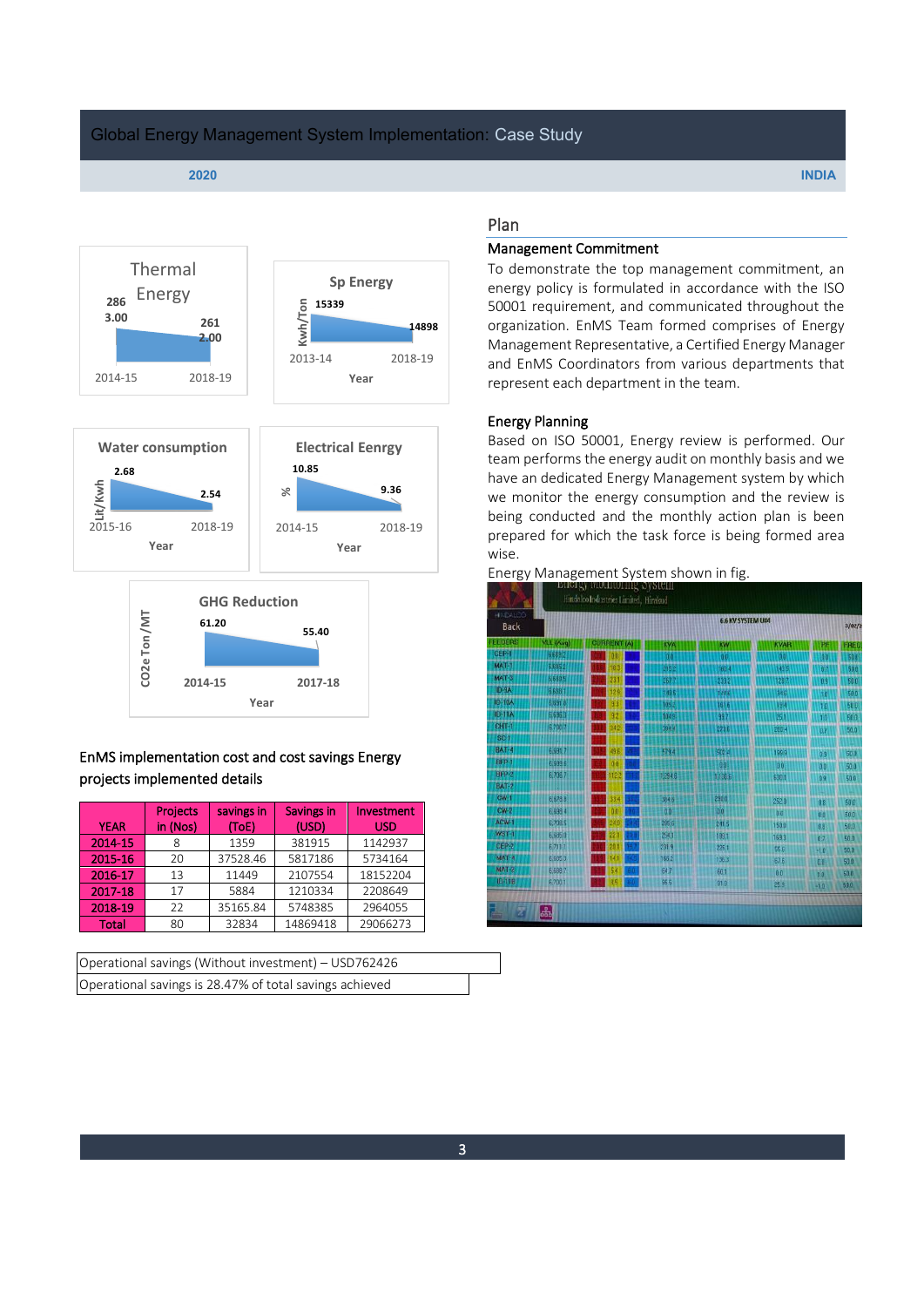

#### Arriving Energy Baseline

Base line energy is arrived by taking the average of last one-year energy consumption considering factors influence like capacity utilisation, climate change, new product development etc.

#### Energy Strategy

Our energy strategy is based on ISO 50001 systematic approach (plan-do-check and act). Please refer Figure



Planning - Target setting

Energy audit is being conducted every year by CTES (Corporate Technical Energy Services) of ABG group, and energy performance improvement opportunities are prioritized and planned to implement in next 12 months period with required CAPEX budget allotment. Target fixed is based on the base line energy value and planned energy improvement activities for the current financial year.

All legal requirements and other requirements are also taken in to account. Overall Energy Targets fixed and breakdown in to Area wise, Equipment wise and Component wise. As an example, target setting of plant's electrical energy use is shown below.

ISO 50001 facilitates the clear understanding of Sustainable Energy Practices which helped our Organization become more energy efficient & sustainable.

# Do, Check, Act

#### Implementation process

Top management has assigned the responsibility and authority to the energy management team to ensure that the EnMS is established, implemented, maintained and continually improved.

#### Training and awareness creation

Energy Management Team creates awareness for all employees and Stakeholders who are involved with the EnMS according to their role for successful implementation and maintenance of the system in following ways

Class room training, Visual aids / displaying posters, Small group discussion, Motivation by Awards & Recognition

#### Communication

We have an excellent system in place for both internal and external communication of information related to EnMS for our Employees, Stakeholders and interested parties, like Knowledge exchange platform, Power-Con, ABG Energy Portal, Kaizen mela, energy celebration week, Energy Webinar, Energy management system, Energy Metrics display, suggestion box and Monthly Communication Meeting.

**2020 INDIA**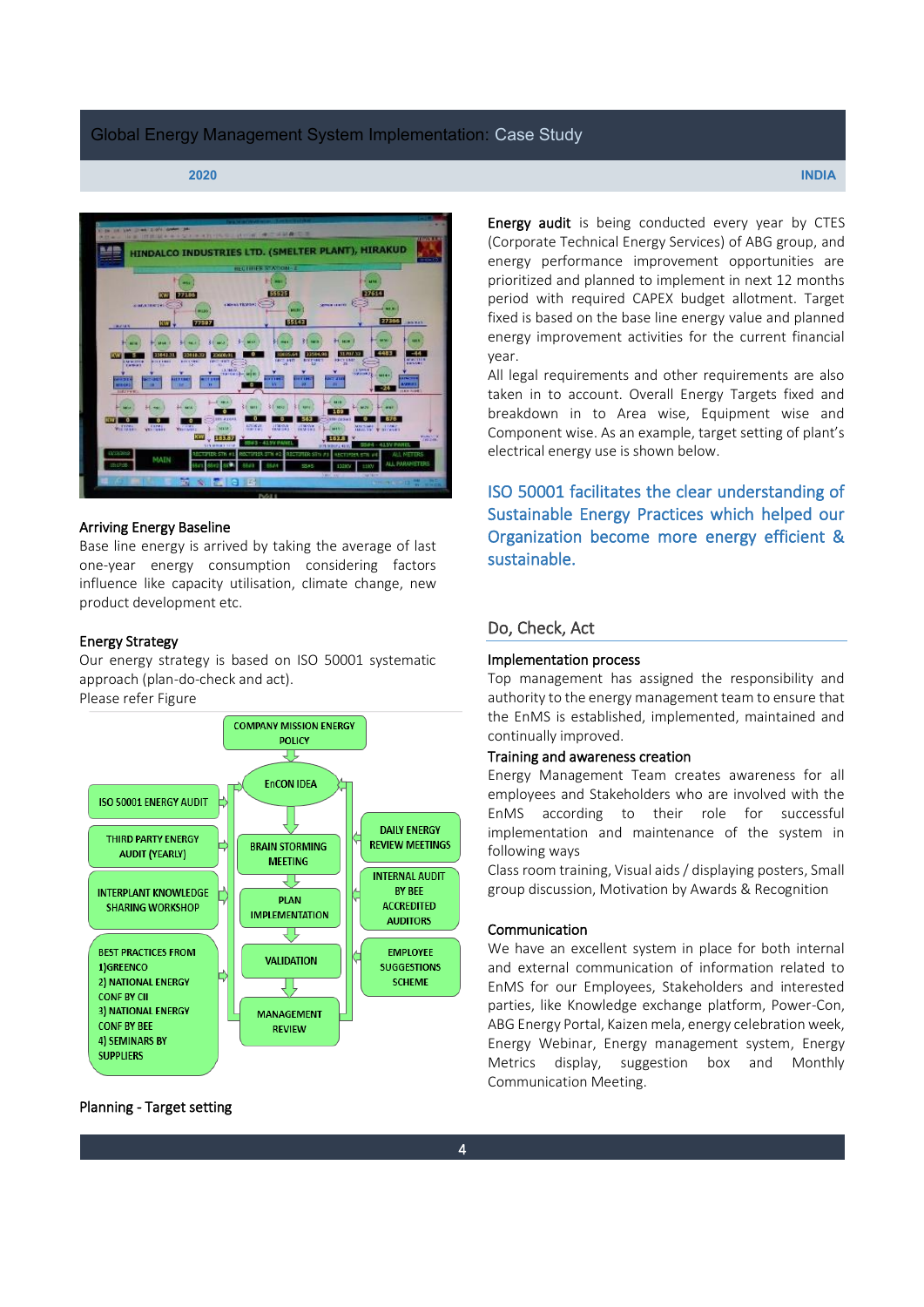

#### Operation control, documentation and procurement

Operational criteria has been set for the effective operation and maintenance of significant energy uses to prevent from significant deviation and appropriately communicated the operational controls to our employees and relevant stakeholders and it has been well documented in terms of manuals, procedures, energy review Formats etc.

Green Procurement guideline have been formulated based on the inputs from Energy Management System and it has been mandated for all products and services, which have an impact to the significant energy use. As part of our sustainable practices, we insist our vendors to adopt the green practices there by we mutually get benefited.

#### Energy monitoring system (EMS)

Very advance EMS system connected with 675 Energy meters, which has the efficiency to monitor even 0.1% of energy consumption also.

System alerts the excess energy consumption immediately through E-mail helps to take appropriate actions immediately

#### Top management support for implementation

- Implementing, Maintaining and Reviewing the Energy Policy, Objectives, Targets, Energy Performance Indicators and Management Action Plans relating to Energy Performance. .
- Identification and allocation of resources for the system.
- Overall Review of the Energy Performance and Energy Management System.

Ensure compliance with relevant Energy regulations.

#### En Con -Project Selection Methodology

# Key Energy performance activities implemented during the period

- 100% VFD applications used for equipments.
- 100% plant lightings converted to LED lights
- Replacement of less efficient pumps with energy efficient pumps.
- Capacity reduction of identified pumps.
- Energy Savings thru operational excellence.
- Voltage optimization / Pf improvement thru installation of capacitor banks.
- Audit on Compressed air network.

# Best Practices:

- Monthly Performance Guarantee tests for Boiler, TGs & Auxiliaries.
- Flow measurement of Critical / Non  $-$  Critical Pumps with a Pre - Defined schedule.
- Voltage / Pf Mapping, Voltage unbalance, Motor / Transformers loading criteria.
- Thermography of Boilers / TGs / Motors / Terminal Boxes etc.
- Leak detection thru Ultra sonic leak detectors.
- Identification of energy loss thru Ultra sonic leak detectors in Switchyards / HT / LT Panels.
- Planned shutdown / outage of equipment / Boilers / TGs based on findings of Performance guarantee tests, for efficiency improvement.

#### Way Forward:

- Ist time in India in Aluminum Sector, Replacement of dirty furnace oil by Coal gas to meet stringent environment norms / reduce pollution load.
- Conversion of Sambalpur Municipal solid waste into pallets / LDO to use in Boilers as an alternate fuel.
- Use of Bio Oxy booster to reduce moisture in Coal at Coal yard.
- Alternate fuel in Boilers, Natural Husk / Rice Husk.

### Energy performance validation

Internal audit is being carried at regular 6 months period of intervals to make sure that the EnMS is in line with requirement of ISO 50001, and conforms to the established objectives, savings achievement and targets